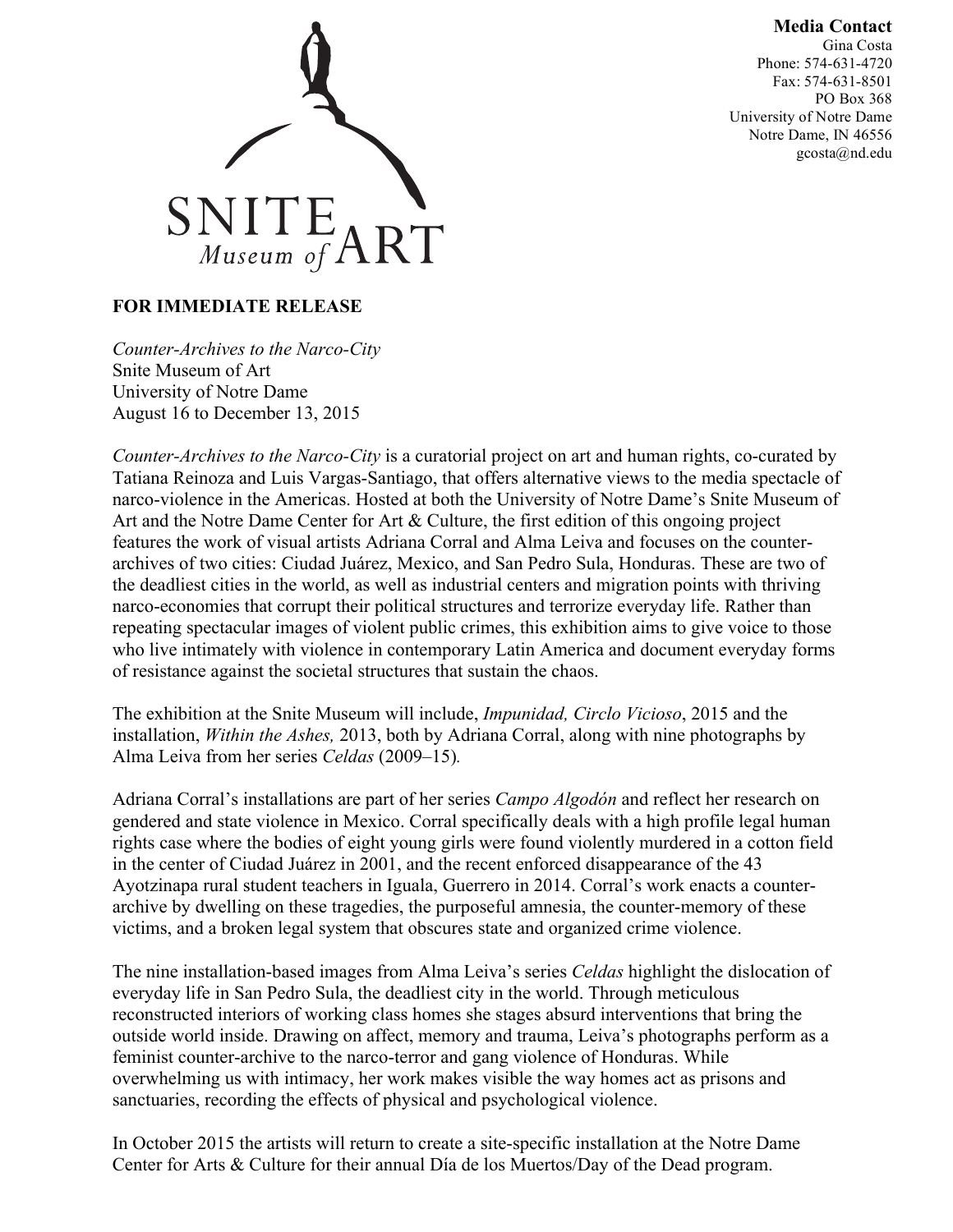A public reception and opportunity to meet the artists and co-curators will be held at the Snite Museum of Art from 4:00–6:00 p.m. on Thursday, October 8, 2015.

A series of presentations, dialogues, and workshops during the semester will provide students, faculty, and the general viewing audience opportunities for insight, education, and reflection about the persistence of human rights violations and the role of art in speaking out for social justice.

This exhibition and its associated bilingual exhibition catalogue are sponsored by the Snite Museum of Art, the Notre Dame Center for Arts & Culture, the Institute for Latino Studies, the National Association for Latino Arts and Culture, and Southwest Airlines.

*For additional information including interviews, biographies, audiovisual materials visit:* http://counterarchives.org/ Twitter: @counterarchives Facebook: https://www.facebook.com/counterarchives High-resolution images and catalogue texts are available upon request



Alma Leiva, *Celda #2, 2009, Digital C-Print, 34 x 34 inches. Courtesy of the artist.*

## **The Snite Museum of Art, University of Notre Dame**

The Snite Museum of Art is located on the campus of the University of Notre Dame, near South Bend, Indiana. Museum hours are 10:00 a.m. to 5:00 p.m., Tuesday through Friday; and 12:00– 5:00 p.m. Saturday and Sunday. Admission is free. Museum information is available at 574- 631-5466 or at the Museum's website: http://sniteartmuseum.nd.edu. Driving directions and parking information are available at http://nd.edu/visitors/directions/.